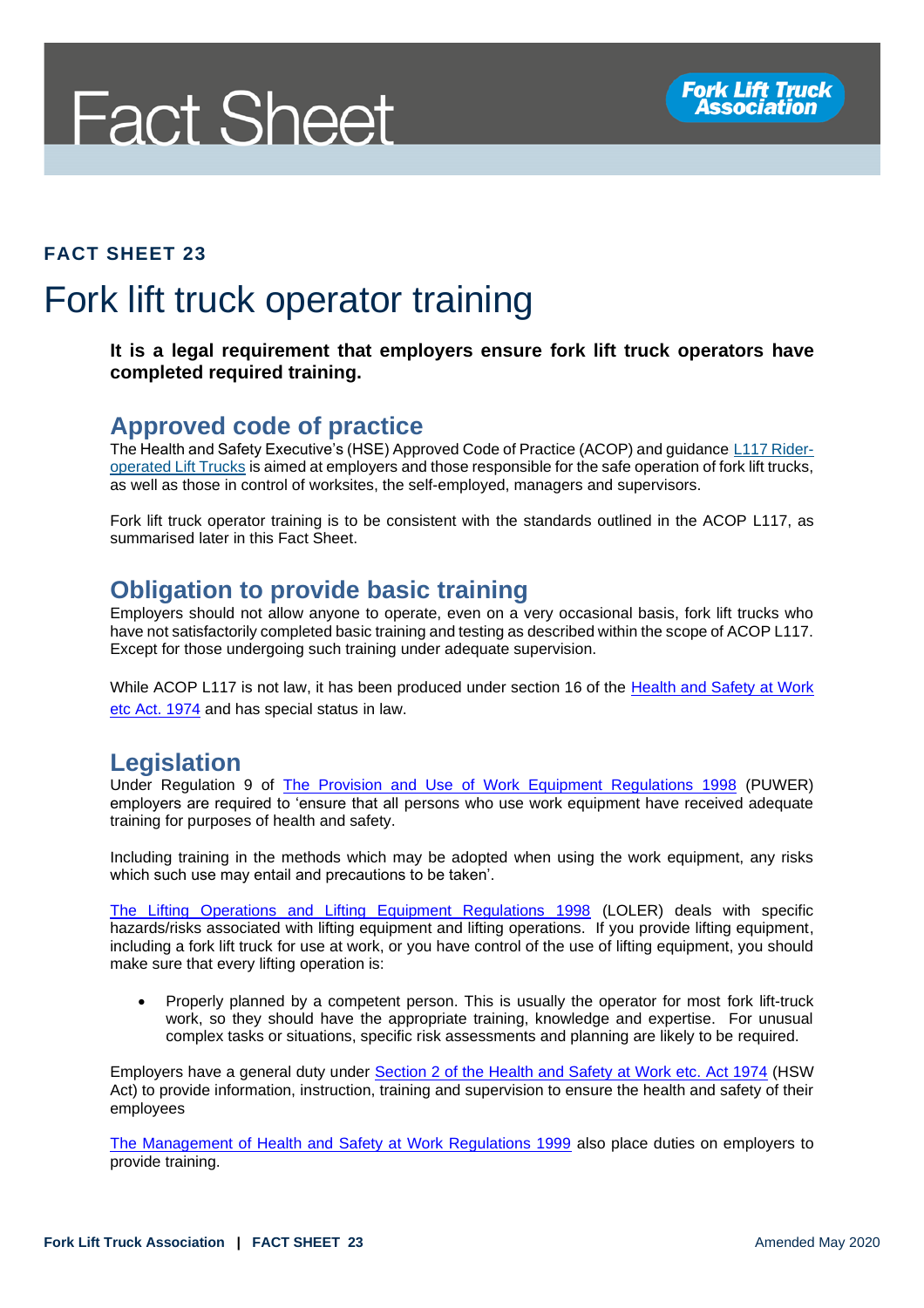# **Fact Sheet**

### **Selection of instructors**

When arranging training, employers should satisfy themselves that it is in accordance with ACOP L117. Operator training should only be carried out by instructors who have themselves undergone appropriate training in instructional techniques and skills' assessment.

They should give instruction only on the types of fork lift truck and attachments for which they have been trained and successfully tested as operators. Instructors also need sufficient industrial experience to enable them to put their instruction in context and an adequate knowledge of the working environment in which the trainee will be expected to operate.

#### **What should training include?**

Operator training should always include three stages:

#### **Basic training**

Basic training needs to fully cover the skills and knowledge needed to safely operate the type of fork lift truck and handling attachments, if any the trainee will be required to use, including being aware of the risks from lift-truck operations. As well as those directly related to the operation of trucks, include associated tasks, such as the hazards associated with refuelling.

Given the wide range of fork lift trucks, operator experience and company requirements, some training organisations will arrange for a basic course to be tailored to a client's requirements.

### **Specific job training**

Specific job training is a further essential element of training. It will normally follow the completion of basic training but may be combined or integrated with it. It will be tailored to the employer's particular needs and include, where appropriate:

- Knowledge and understanding of the operating principles and controls of the fork lift truck to be used, especially where these relate to handling attachments specific to the job, or where the controls are different from those on which the operator has been trained, to be repeated whenever the design of the truck is changed.
- Routine inspection and servicing of that truck in accordance with the operator's handbook or instructions issued by the manufacturer, in so far as they may reasonably be carried out by the operator, to be repeated whenever the design of the truck is changed.
- Use of the fork lift truck in conditions that the operator will meet at work, for example gangways; loading bays; racking; lifts; automatic doors; confined areas; cold stores; slopes; rough terrain; loading platforms; other vehicles; and bad weather.
- Instruction on site rules, for example site layout; one-way systems; speed limits; general emergency procedures; use of protective clothing and devices including operator restraints and eye and hearing protection; work near excavations and overhead lines; and other hazards.
- Training in the work to be carried out, for example loading particular types of vehicle; handling loads and materials normally found at that workplace, including assessing weight; using the lift truck fitted with working platforms where appropriate.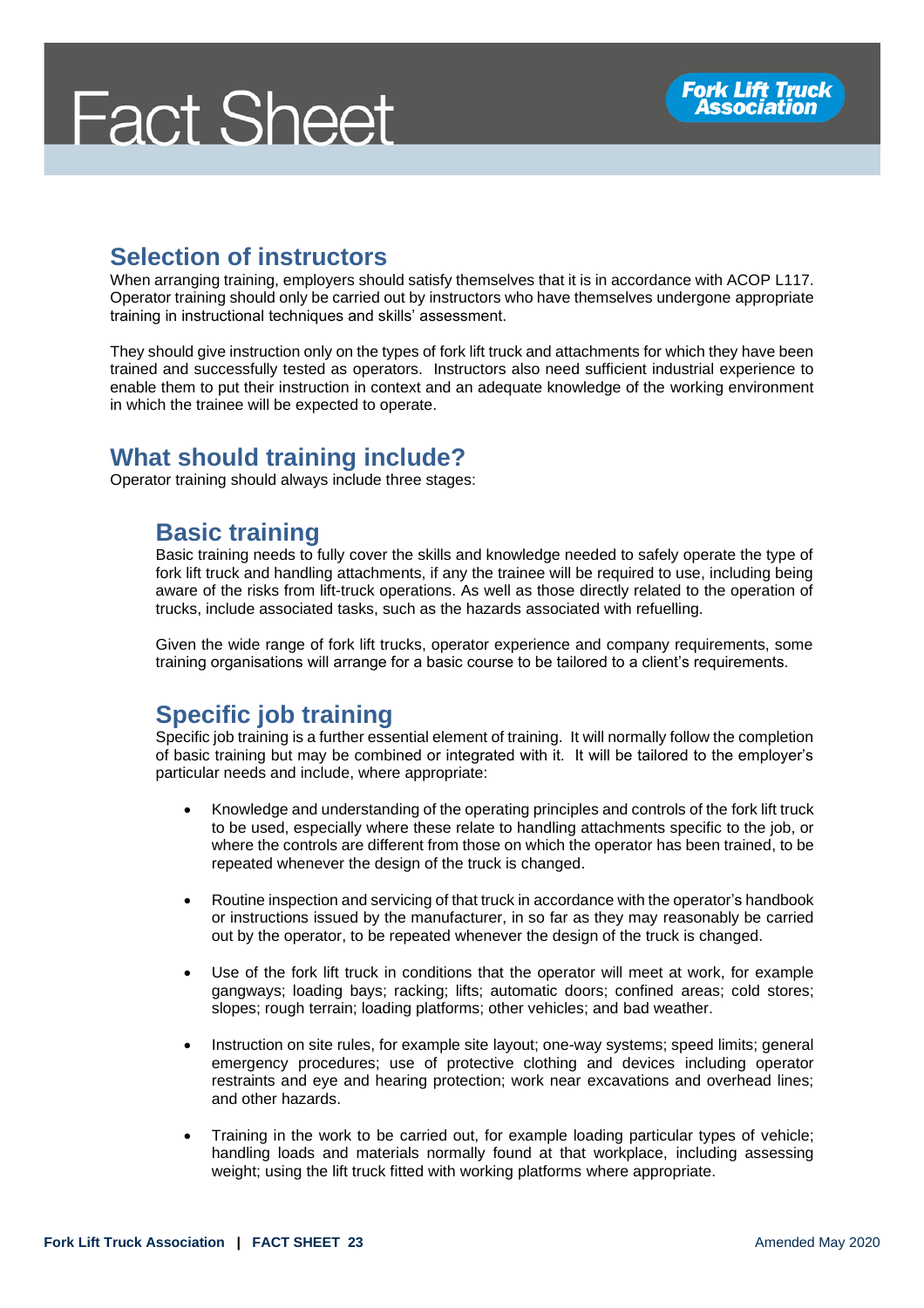

Safe systems of work, which should include custody arrangements to ensure keys are never left in unattended lift trucks, or where they are freely available, to prevent unauthorised operators using them.

## **Familiarisation training**

Familiarisation training is the third stage of training. This should be carried out on the job and under close supervision, by someone with appropriate knowledge. It could include:

- Applying, under normal working conditions, the skills already learned in basic and specific training, starting with simple tasks and developing to the more complex ones.
- Becoming familiar with the lift truck activities of the employer.
- Familiarisation with site layout, local emergency procedures and any other feature of the work which it is not practicable to teach off the job.

#### **Authorisation**

After employees have successfully completed all three elements of training, you should give them written authorisation to operate the fork lift truck(s) they have been trained to use. You could issue authorisations on an individual basis and/or record them centrally.

They should state the operator's name, the date of authorisation, the types or categories of fork lift truck to which they relate and any special conditions, such as operational limitations.

You should not allow anyone to operate fork lift trucks on any premises without authorisation, except a trainee under close supervision. You will also need to ensure authorised operators continue to be competent through regular monitoring and assessment.

#### **Operator competence**

To ensure that the operator is fully competent and aware of current principles, refresher training will need to be given at intervals suitable to the needs and capabilities of the operator. Employers should determine suitable intervals by the use of performance monitoring and assessment.

#### **Refresher training frequency**

There is no specific time period after which you need to provide refresher training, however, a common interval for refresher training is 3-5 years, but this will depend on the specific circumstances of particular operators.

Also you may decide that automatic refresher training or a retest, after a set period of time is the best way to make sure employees stay competent. Where you adopt this approach, you will still need to monitor performance in case operators need extra training before the set period ends.

#### **Monitoring and assessment**

Fork lift-truck operators even those who are trained and experienced, need to be routinely monitored and where necessary, retested or refresher trained to make sure they continue to operate fork lift trucks safely.